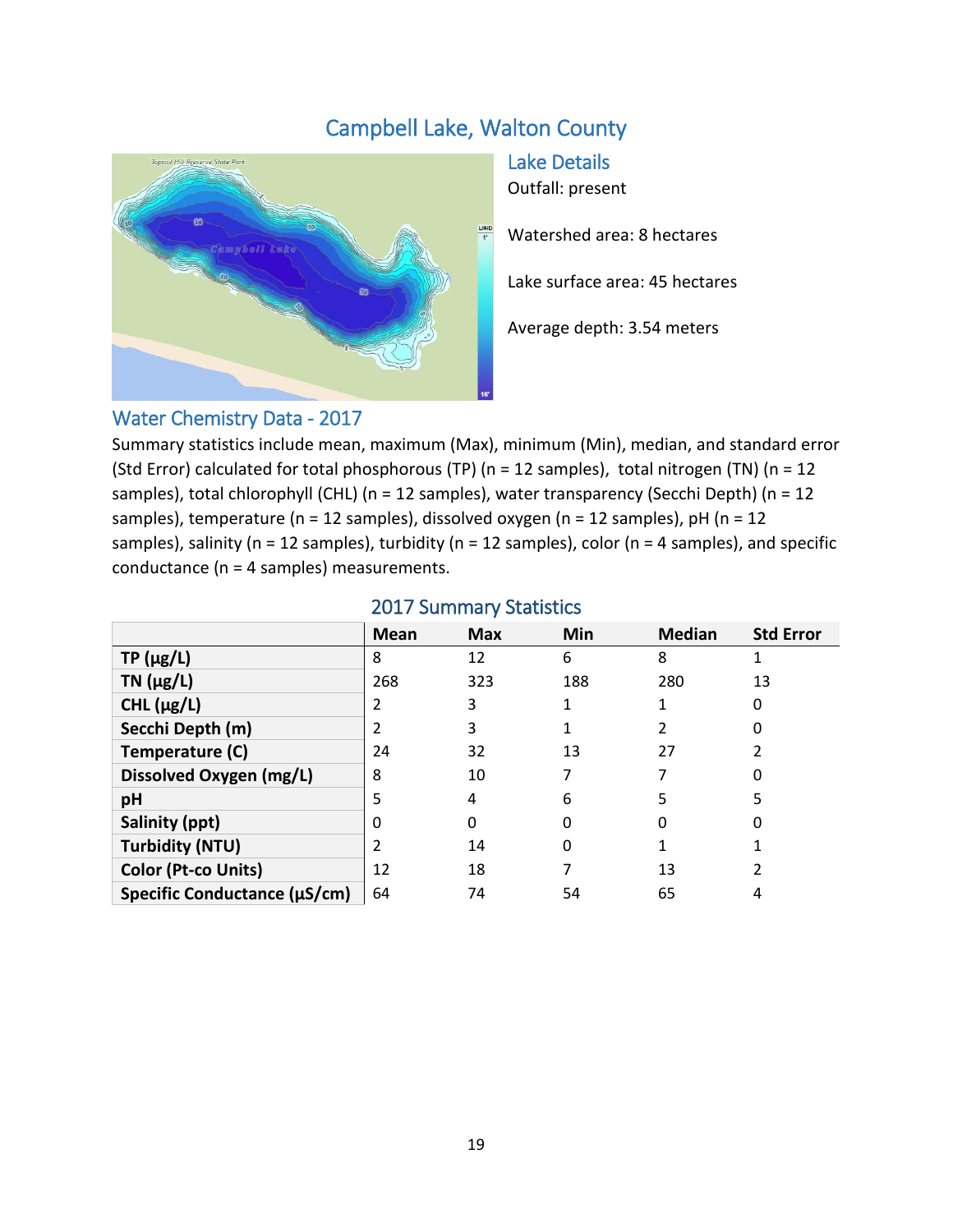### Water Chemistry Data - 1995 through 2017\*

Summary statistics include mean, maximum (Max), minimum (Min), median, and standard error (Std Error) summary statistics calculated on an annual basis using monthly data for total phosphorous (TP), total nitrogen (TN), total chlorophyll (CHL), water transparency (Secchi Depth), temperature, dissolved oxygen, pH, salinity, turbidity, color, and specific conductance. Summary statistics represent Long-Term analyses among annual means from 1995 through 2017.

\*Between 1997 and 2002, data was not recorded for Campbell Lake.

| LUIS TUTTI JUITIITIUI y JEULISCIUS |             |            |     |               |                  |  |  |  |
|------------------------------------|-------------|------------|-----|---------------|------------------|--|--|--|
|                                    | <b>Mean</b> | <b>Max</b> | Min | <b>Median</b> | <b>Std Error</b> |  |  |  |
| $TP(\mu g/L)$                      |             | 10         | 3   |               | 0                |  |  |  |
| TN $(\mu g/L)$                     | 375         | 538        | 160 | 397           | 24               |  |  |  |
| CHL $(\mu g/L)$                    |             | 4          |     |               | 0                |  |  |  |
| Secchi Depth (m)                   |             | 4          |     |               | 0                |  |  |  |
| Temperature (C)                    | 23          | 30         | 21  | 23            |                  |  |  |  |
| Dissolved Oxygen (mg/L)            | 8           | 8          |     | 8             |                  |  |  |  |
| pH                                 | 5           | 5          | 6   | 5             | 6                |  |  |  |
| Salinity (ppt)                     | 0           | 0          | 0   | 0             | 0                |  |  |  |
| <b>Turbidity (NTU)</b>             |             | 8          |     |               |                  |  |  |  |
| Color (Pt-co Units)                | 15          | 67         | 2   | 12            |                  |  |  |  |
| Specific Conductance (µS/cm)       | 95          | 156        | 50  | 116           | 11               |  |  |  |

## Long-Term Summary Statistics